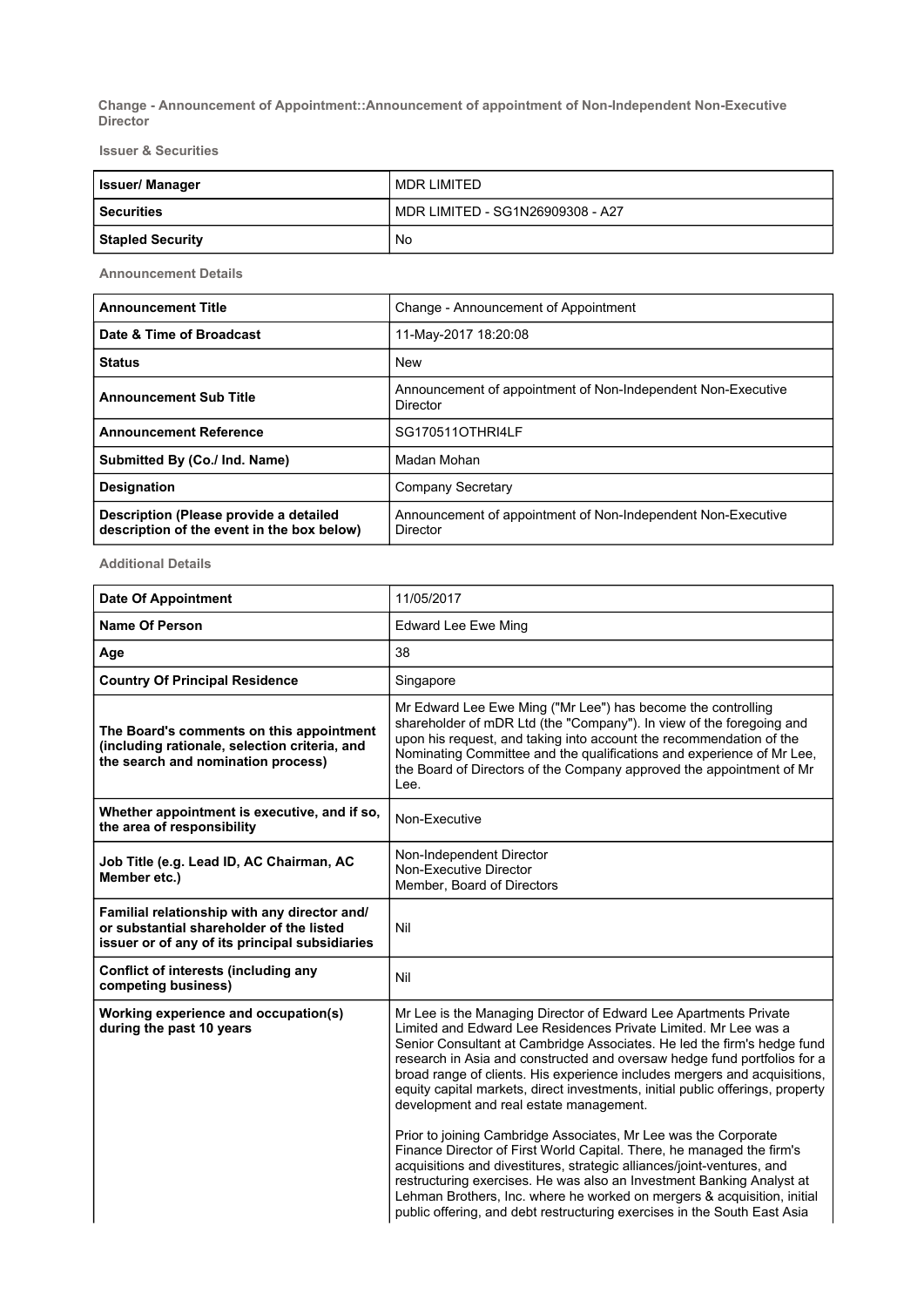|                                                                                                                                                                                                                                                                                                                                                                                                                                                                                                                                                                                                                                                                                     | region.                                                                                                                                                                                                                                  |  |
|-------------------------------------------------------------------------------------------------------------------------------------------------------------------------------------------------------------------------------------------------------------------------------------------------------------------------------------------------------------------------------------------------------------------------------------------------------------------------------------------------------------------------------------------------------------------------------------------------------------------------------------------------------------------------------------|------------------------------------------------------------------------------------------------------------------------------------------------------------------------------------------------------------------------------------------|--|
|                                                                                                                                                                                                                                                                                                                                                                                                                                                                                                                                                                                                                                                                                     | Mr Lee received a Bachelor of Commerce in Accounting/Finance from<br>the University of Melbourne and was a Deacons Graham James Scholar<br>at the Melbourne Law School. He was also conferred the Spirit of<br>Enterprise Award in 2016. |  |
| Undertaking submitted to the listed issuer in<br>the form of Appendix 7.7 (Listing Rule 704<br>(7)) Or Appendix 7H (Catalist Rule 704(6))                                                                                                                                                                                                                                                                                                                                                                                                                                                                                                                                           | Yes                                                                                                                                                                                                                                      |  |
| Shareholding interest in the listed issuer<br>and its subsidiaries?                                                                                                                                                                                                                                                                                                                                                                                                                                                                                                                                                                                                                 | Yes                                                                                                                                                                                                                                      |  |
| <b>Shareholding Details</b>                                                                                                                                                                                                                                                                                                                                                                                                                                                                                                                                                                                                                                                         | 2,481,915,820                                                                                                                                                                                                                            |  |
| # These fields are not applicable for announcements of appointments pursuant to Listing Rule 704 (9) or Catalist<br>Rule 704 (8).                                                                                                                                                                                                                                                                                                                                                                                                                                                                                                                                                   |                                                                                                                                                                                                                                          |  |
|                                                                                                                                                                                                                                                                                                                                                                                                                                                                                                                                                                                                                                                                                     | Managing Director, Edward Lee Apartments Private Ltd                                                                                                                                                                                     |  |
| Past (for the last 5 years)                                                                                                                                                                                                                                                                                                                                                                                                                                                                                                                                                                                                                                                         | Managing Director, Edward Lee Residences Private Limited                                                                                                                                                                                 |  |
|                                                                                                                                                                                                                                                                                                                                                                                                                                                                                                                                                                                                                                                                                     | Managing Director, Edward Lee Apartments Private Ltd                                                                                                                                                                                     |  |
| <b>Present</b>                                                                                                                                                                                                                                                                                                                                                                                                                                                                                                                                                                                                                                                                      | Managing Director, Edward Lee Residences Private Limited                                                                                                                                                                                 |  |
| (a) Whether at any time during the last 10<br>years, an application or a petition under any<br>bankruptcy law of any jurisdiction was filed<br>against him or against a partnership of<br>which he was a partner at the time when he<br>was a partner or at any time within 2 years<br>from the date he ceased to be a partner?                                                                                                                                                                                                                                                                                                                                                     | No                                                                                                                                                                                                                                       |  |
| (b) Whether at any time during the last 10<br>years, an application or a petition under any<br>law of any jurisdiction was filed against an<br>entity (not being a partnership) of which he<br>was a director or an equivalent person or a<br>key executive, at the time when he was a<br>director or an equivalent person or a key<br>executive of that entity or at any time within<br>2 years from the date he ceased to be a<br>director or an equivalent person or a key<br>executive of that entity, for the winding up or<br>dissolution of that entity or, where that<br>entity is the trustee of a business trust, that<br>business trust, on the ground of<br>insolvency? | No                                                                                                                                                                                                                                       |  |
| (c) Whether there is any unsatisfied<br>judgment against him?                                                                                                                                                                                                                                                                                                                                                                                                                                                                                                                                                                                                                       | No                                                                                                                                                                                                                                       |  |
| (d) Whether he has ever been convicted of<br>any offence, in Singapore or elsewhere,<br>involving fraud or dishonesty which is<br>punishable with imprisonment, or has been<br>the subject of any criminal proceedings<br>(including any pending criminal proceedings<br>of which he is aware) for such purpose?                                                                                                                                                                                                                                                                                                                                                                    | No                                                                                                                                                                                                                                       |  |
| (e) Whether he has ever been convicted of<br>any offence, in Singapore or elsewhere,<br>involving a breach of any law or regulatory<br>requirement that relates to the securities or<br>futures industry in Singapore or elsewhere,<br>or has been the subject of any criminal<br>proceedings (including any pending criminal<br>proceedings of which he is aware) for such<br>breach?                                                                                                                                                                                                                                                                                              | No                                                                                                                                                                                                                                       |  |
| (f) Whether at any time during the last 10<br>years, judgment has been entered against<br>him in any civil proceedings in Singapore or<br>elsewhere involving a breach of any law or<br>regulatory requirement that relates to the                                                                                                                                                                                                                                                                                                                                                                                                                                                  | <b>No</b>                                                                                                                                                                                                                                |  |